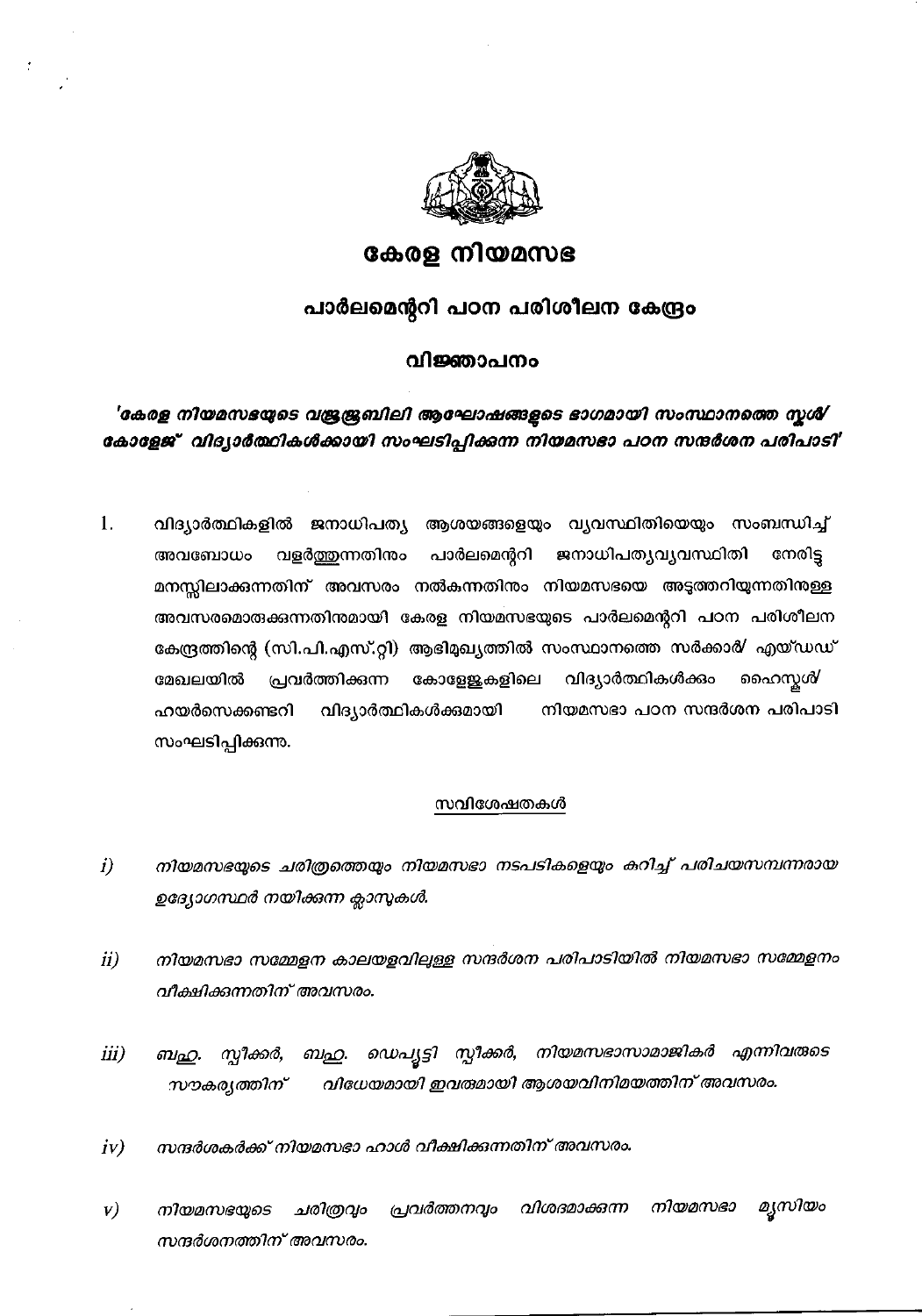- $VI)$ പഠന സന്ദർശന പരിപാടിയിലേയ്ക്ക് തെരഞ്ഞെടുക്കപ്പെടുന്ന വിദ്യാർത്ഥി സംഘങ്ങൾക്ക് നിയമസഭയിൽ സന്ദർശനത്തിനെത്തുമ്പോൾ ലഘ്ടഭക്ഷണത്തിനം ഭക്ഷണത്തിനം സി.പി.എസ്.റ്റി യുടെ ആഭിമുഖ്യത്തിലുള്ള ക്രമീകരണങ്ങൾ.
- $2.$ പരിപാടിയിൽ വിദ്യാർത്ഥികളെ പങ്കെടുപ്പിക്കവാൻ താൽപര്യമുള്ള സംസ്ഥാനത്തെ സർക്കാർ/ എയ്ഡഡ് സ്റ്റർ/ കോളേജ് അധിക്ലതർക്ക് പരിപാടിയിൽ പങ്കെടുക്കുന്നതിന് അപേക്ഷ നൽകാവുന്നതാണ്.
- $3.$ പഠന സന്ദർശനത്തിനെത്തുന്ന സംഘത്തിലെ അംഗങ്ങളുടെ എണ്ണം വിദ്യാർത്ഥികളം അധ്യാപകരും ഉൾപ്പെടെ  $125$  ൽ കവിയാൻ പാടില്ല.
- 4. അപേക്ഷാഫാറം നിയമസഭയുടെ ഔദ്യോഗിക വെബ്സൈറ്റായ www.niymasabha.org – ൽ ലഭ്യമാണ്.
- 5. പരിപാടിയിൽ വിദ്യാർത്ഥികളെ പങ്കെടുപ്പിക്കവാനാഗ്രഹിക്കന്ന സ്കൾ⁄ കോളേജ് അധികാരികൾ നിർദ്ദിഷ്ഠ മാതൃകയിലുള്ള അപേക്ഷാഫാറം പൂരിപ്പിച്ച് 'The Under Secretary, Centre for Parliamentary Studies and Training, Room No. 728. Assembly Building, Legislature Complex, Vikas **Bhavan** P.O. Thiruvananthapuram – 33 എന്ന വിലാസത്തിൽ സാധാരണ തപാലിൽ അയച്ചതരുകയോ 'cpst@niyamasabha.org' എന്ന വിലാസത്തിൽ ഇ – മെയിൽ വഴി അയയ്ക്കയോ ചെയ്യേണ്ടതാണ്.
- 6. നിയമസഭാ സമ്മേളനം, സി പി എസ് റ്റി യുടെ മറ്റ് പഠന പരിശീലന പരിപാടികൾ എന്നിവയുടെ സമയക്രമത്തിന് വിധേയമായും വിദ്യാഭ്യാസ സ്ഥാപനങ്ങളുടെ അപേക്ഷ ലഭിക്കുന്ന തീയതി, ജില്ല, വിഭാഗം ഇടങ്ങിയവയുടെ അടിസ്ഥാനത്തിലും നിയമസഭാ പഠന സന്ദർശന പരിപാടിയുടെ തീയതിയും മുൻഗണനാക്രമവും സി പി എസ് റ്റി തീരുമാനിക്കുന്നതാണ്.
- $7.$ പരിപാടിയിലേക്ക് തെരഞ്ഞെടുക്കപ്പെട്ട സ്മ*ർ* കോളേജുകളെ SMS/E-അക്കാര്യം mail/കത്ത് വഴി അറിയിക്കുന്നതാണ്.
- 8. നിയമസഭാ സന്ദർശനത്തിനെത്തുന്ന കട്ടികളുടെ താമസം, യാത്ര എന്നിവയ്ക്ക് വേണ്ട ക്രമീകരണങ്ങള്ളം അതിനാവശ്യമായ ചെലവും സ്കളുകൾ കോളേജുകൾ സ്വന്തം നിലയിൽ നടത്തേണ്ടതാണ്.
- 9. പരിപാടിയുടെ നടത്തിപ്പമായി ബന്ധപ്പെട്ട് പാർലമെന്ററി പഠന പരിശീലന കേന്ദ്രം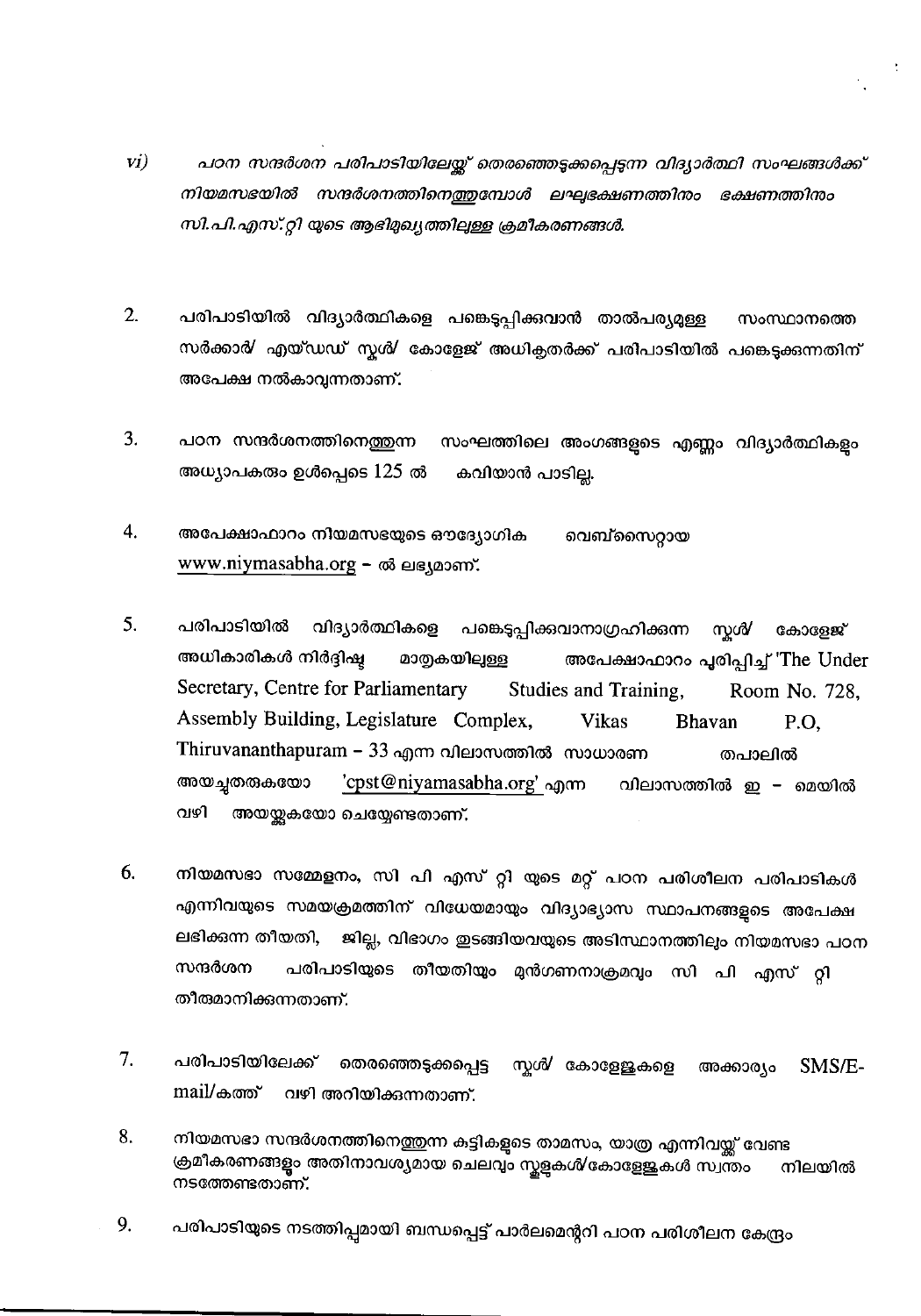സ്വീകരിക്കന്ന തീരുമാനങ്ങൾ അന്തിമമായിരിക്കും.

 $\tilde{\mathcal{A}}$ 

 $\ddot{\cdot}$ 

പരിപാടി സംബന്ധിച്ച കൂടുതൽ വിവരങ്ങൾക്കായി പാർലമെന്ററി പഠന പരിശീലന 10. കേന്ദ്രവുമായി ബന്ധപ്പെടാവുന്നതാണ്.

> Centre for Parliamentary Studies and Training, Room No. 739, Assembly Building, Legislature Complex,<br>Vikas Bhavan P.O., Thiruvananthapuram - 695033. Phone: 0471 2512585, 2512638 E-mail: cpst@niyamasabha.org<br>Fax: 0471 2512375